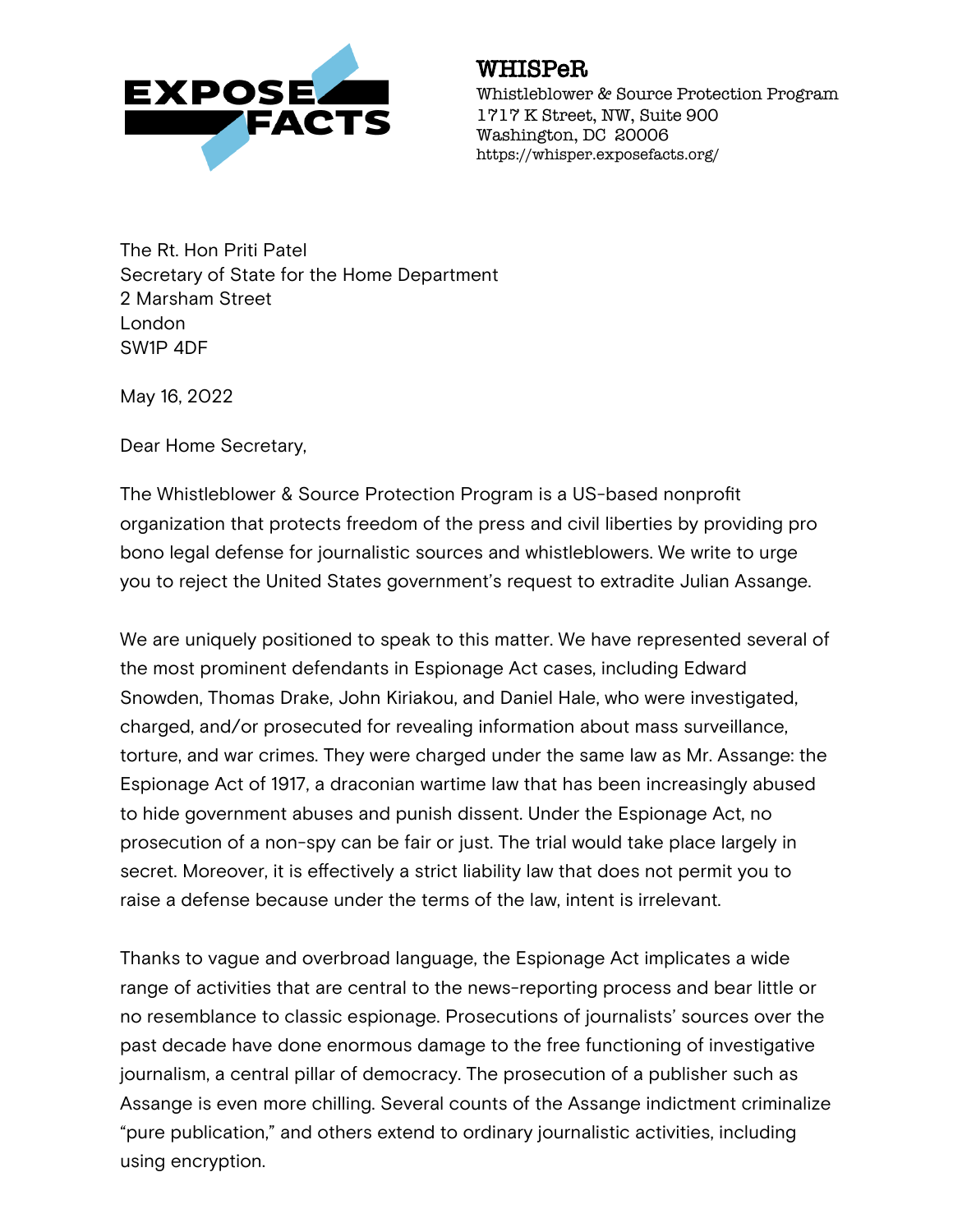The precedents from any such proceeding would erode the bedrock principles of the Anglo-American legal tradition, and the cherished freedoms they guarantee. The extradition of a foreign-citizen publisher operating on foreign territory for crimes of pure publication would give encouragement and cover for similar behavior by tyrants and dictators around the world. It would be a boon to the enemies of freedom and a travesty for human rights and freedom of speech globally.

Finally, the U.S. Bureau of Prisons is simply too capricious and arbitrary to guarantee that Mr. Assange will receive the minimum standard of humane treatment for prisoners. Consider the experience of our client, drone whistleblower Daniel Hale. Last year, Hale was unexpectedly jailed pre-trial due to supposed concern for his mental health. He was sent to the William G. Truesdale Adult Detention Center in Alexandria, Virginia – the same facility where Assange would be held – where he was placed in "administrative segregation," euphemism for solitary or near-solitary confinement. In actual practice, mental health is commonly used as a pretext for more oppressive conditions.

At sentencing, Judge Liam O'Grady recommended Hale for placement in minimum security prison, citing Hale's nonviolent offense, lack of criminal history, and the utter impossibility of recidivism, given his now permanent lack of access to classified information. The Bureau of Prisons, however, is not bound to this recommendation, and instead sent him to a high security facility called a Communications Management Unit (CMU) where he is nearly isolated from the outside world. These conditions, while not meeting the strict definition of solitary confinement, do not meet international minimum standards, and are deeply detrimental to his well being. The stated rationale for creation of Communications Management Units was the need to more heavily monitor and control the communications of people convicted of crimes with ties to organized crime or terrorist networks, who could potentially carry on these crimes while incarcerated. The specious logic of the Bureau of Prisons placement then should be obvious, given the aforementioned impossibility of recidivism by Hale, and the fact that the communications central to his conviction were with a journalist, not a criminal network. Julian Assange would certainly be vulnerable to these kinds of capricious designations.